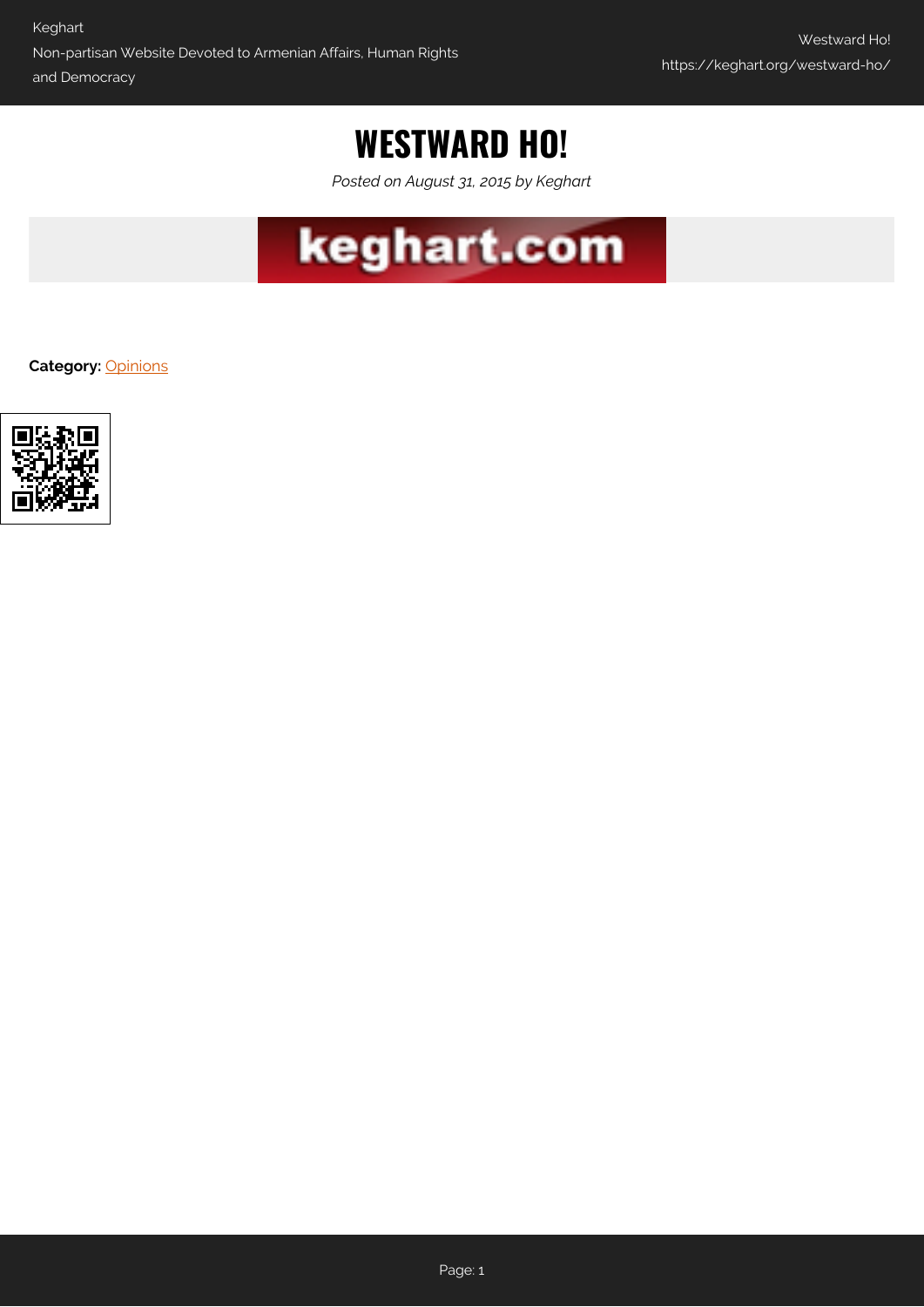# **Editorial,** 31 August 2015

Without much ado, millions of Turks living in the eastern part of the country have been moving to the centre and further west while several millions of Turks have left Turkey for the more promising shores of Europe, North America and Australia. Kurds are also moving west, but the Turks are doing so in far greater numbers.

### $\pmb{\times}$

Several months ago Dr. Suven Suk, PhD in economics and director of independent and non-partisan think tank called Economic Policy Research Foundation of Turkey (TEPAV), wrote in *Hurriyet Daily News* that 50 years ago the population of Turkey was evenly distributed between the west, centre, and the east.

# **Editorial,** 31 August 2015

Without much ado, millions of Turks living in the eastern part of the country have been moving to the centre and further west while several millions of Turks have left Turkey for the more promising shores of Europe, North America and Australia. Kurds are also moving west, but the Turks are doing so in far greater numbers.

#### $\pmb{\times}$

Several months ago Dr. Suven Suk, PhD in economics and director of independent and non-partisan think tank called Economic Policy Research Foundation of Turkey (TEPAV), wrote in *Hurriyet Daily News* that 50 years ago the population of Turkey was evenly distributed between the west, centre, and the east.

That pattern remained unchanged until 1980 when the population shift towards west began in earnest. By 2000 the west had 44% of the population; the centre had 30% and the east 26%. Three years ago there was a further shift towards the west: the latter's share increased to almost half (49%) of the population; the centre declined from 30% to 28% while the east shrank to 23%. Bottom line: since 1965 western Turkey's share of the population has increased by 15%.

The two main reasons for the population shift are industrialization and urbanization. Some 75% of Turkey's population lives in cities. As well, Diyarbakir (Dikranagerd), Van, and Sanliurfa (Urfa), Gaziantep (Aintab), and Kahramanmarash (Marash) are the only eastern cities which have populations of more than 1 million. In the west Istanbul has a population of 14,500,000, Ankara (5,200,000), Izmir (4,200,000), Adana (2,200,000), Antalya (2,250,000), Konya (2,100,000), Bitlis, Kocaeli, and Mersin each 1,800,000, and Kayseri (1,350,000).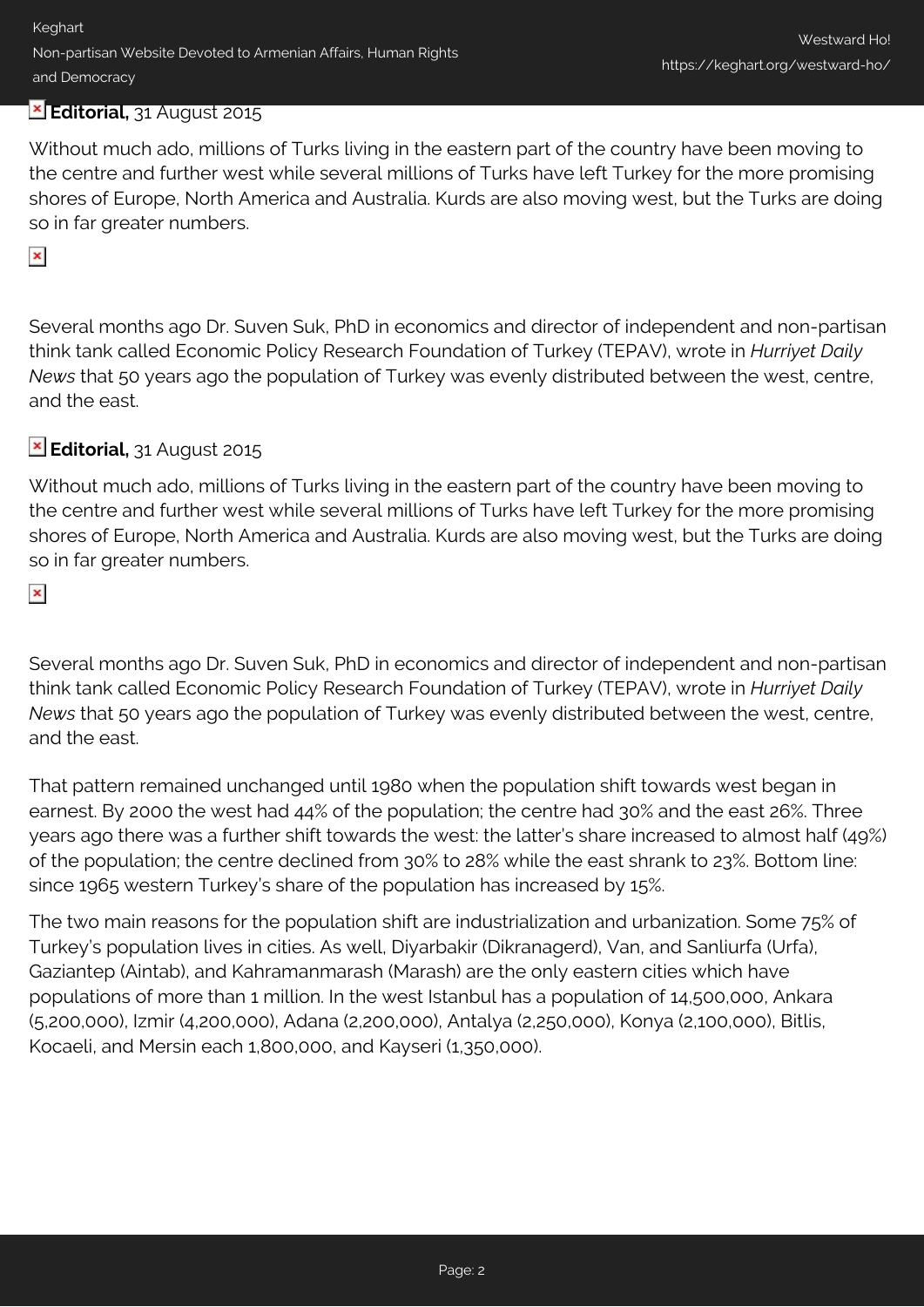## Turkey has a population of close to 80 million. About 18% (14,500,000) are Kurds. The latter estimate they make up 20% (16 million). Non-Turks and non-Kurds are, according to the *CIA World Fact Book*, 7% to 12% of the population. The majority of the Kurds live in eastern Turkey (Western Armenia). During the recent presidential elections they demonstrated their clout by winning about 13% of the votes and scuttled Erdogan's plan for greater presidential powers. In big eastern cities Kurds almost monopolized mayoral seats and administer more than 110 municipalities.

What does the population shift mean to the future of Turkey, Turkish Kurdistan, and to Armenian demands for Western Armenia?

If the westward migration continues, it will probably be so at a faster pace than in the past: Eastern Turks becoming a minority would be more eager to move west. The violence between Kurds and Turkish army would be another incentive for Turks to leave the east.

Many Turkey experts believe the recent increased violence between the army and the Kurds (engineered by Erdogan who, considering his Pinocchio proclivities, should be called Erdocchio) could well result in the president's victory in the snap elections in early November. His AKP party would then form a single-party government at the expense of the HDP (the mainly Kurdish party) and encourage Erdogan to impose harsher measures against the Kurds. Thus more violence. But now the Kurds aren't the Kurds of the 1990s. They're more sophisticated politically, are better organized and armed. The world knows about their plight more than it did in the past. They can also call upon their brothers and sisters in Iraq and Syria for military and financial help.

The emptying of Turks from the east will make state administration there more vulnerable as Ankara tries to control millions of restive Kurds. Turkey will probably play the autonomy card. Some Kurds will be content while most will continue to demand independence. Turkish leaders know that Kurds are aiming for full independence, but no Ankara administration wants to be the one which "lost Kurdistan".

What about the Armenians and their land demands?

That's the 46 Million Dollar Question.

Certain Diaspora Armenians and Armenian organizations (the National Congress of Western Armenians, for one--NCWA) believe that the best way to recover some of the occupied Western Armenian lands is through dialogue with Ankara and by waiting for Turkey's democratization. The thesis is that as a democratic Turkey allows its citizens to know the truth about 1915, Turks will concede to some Armenian demands. Other Armenians believe they should help the Kurds gain independence with the obvious promise of the return of some Western Armenia lands to Armenia when Kurdistan is born. These lands would presumably be contiguous to the Republic of Armenia. The guilt many Kurds feel for the Kurdish participation in the Genocide would also help the Armenian Cause, the second group likes to believe.